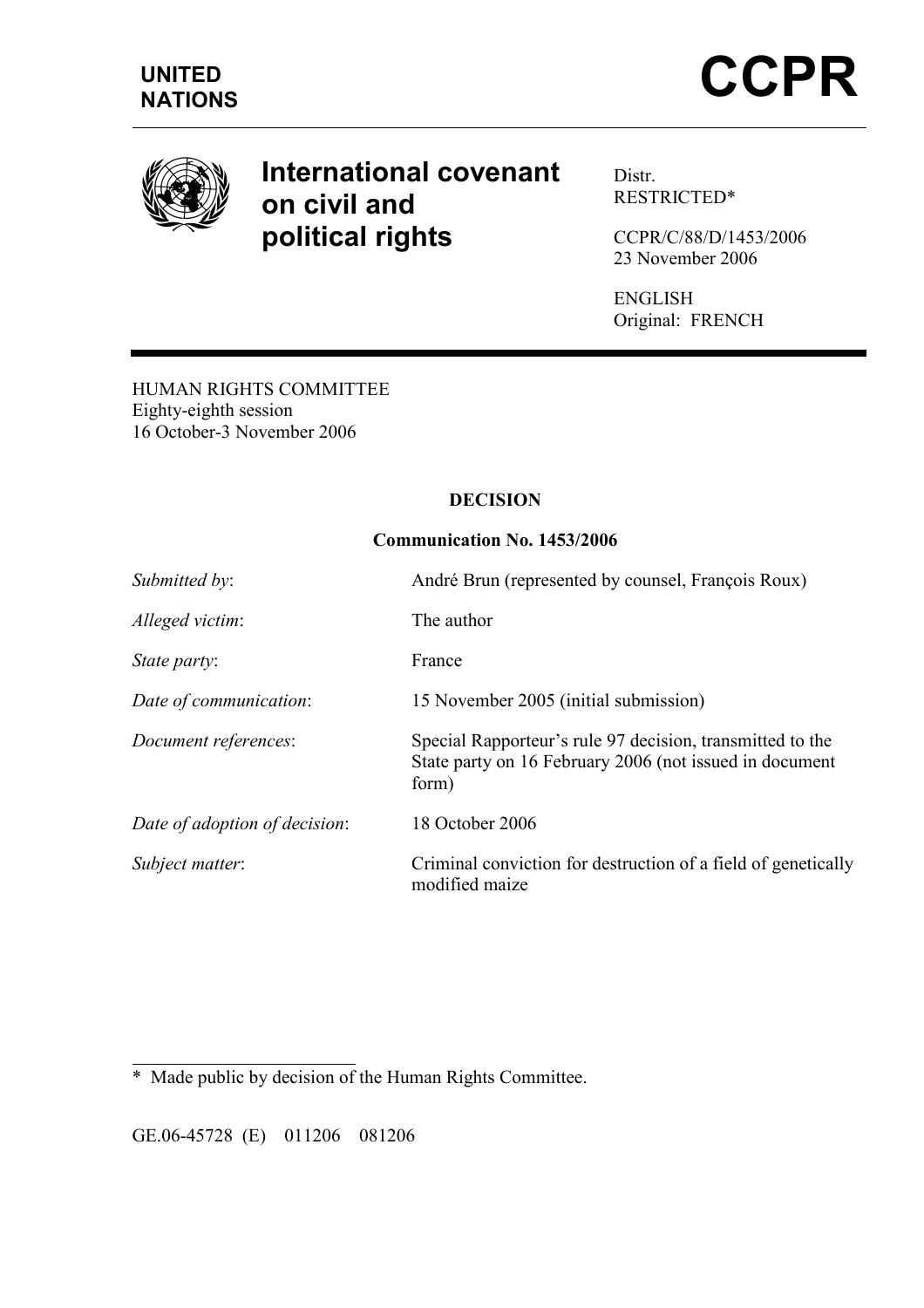CCPR/C/88/D/1453/2006 page 2

| [ANNEX]                            |                                                                                                |  |
|------------------------------------|------------------------------------------------------------------------------------------------|--|
| Articles of the Optional Protocol: | 1 and 2                                                                                        |  |
| Articles of the Covenant:          | 2, paras. $3$ (a) and (b), 6, 17 and 25 (a)                                                    |  |
| Substantive issues:                | Right to live in a healthy environment, right to take part in<br>the conduct of public affairs |  |
| Procedural issues:                 | Concept of "victim"                                                                            |  |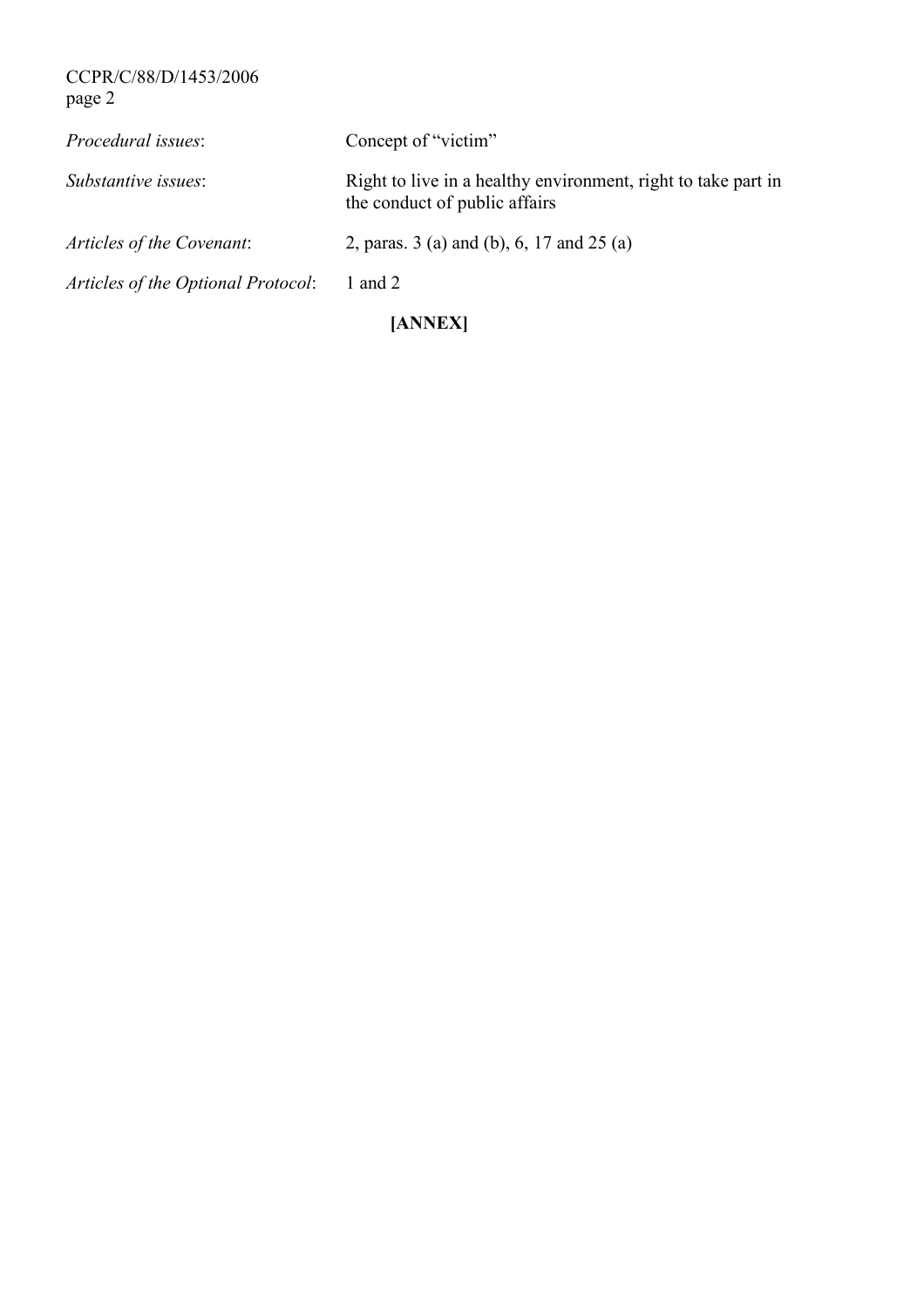#### Annex

# DECISION OF THE HUMAN RIGHTS COMMITTEE UNDER THE OPTIONAL PROTOCOL TO THE INTERNATIONAL COVENANT ON CIVIL AND POLITICAL RIGHTS

### Eighty-eighth session

### concerning

#### Communication No. 1453/2006\*

| Submitted by:          | André Brun (represented by counsel, François Roux) |
|------------------------|----------------------------------------------------|
| Alleged victim:        | The author                                         |
| <i>State party:</i>    | France                                             |
| Date of communication: | 15 November 2005 (initial submission)              |

The Human Rights Committee, established under article 28 of the International Covenant on Civil and Political Rights,

Meeting on 18 October 2006,

Adopts the following:

 $\overline{a}$ 

### Decision on admissibility

1.1 The author of the communication, dated 15 November 2005, is André Brun, a French citizen. The author claims to be the victim of violations by France of articles 2, paragraphs 3 (a) and (b), 6, 17 and 25 (a) of the International Covenant on Civil and Political Rights. He is represented by counsel, François Roux. The Covenant and its Optional Protocol entered into force for France on 4 February 1981 and 17 May 1984, respectively.

Pursuant to rule 90 of the Committee's rules of procedure, Committee member Ms. Christine Chanet did not participate in adoption of the Committee's decision.

 The text of an individual opinion signed by Mr. Hipólito Solari-Yrigoyen is appended to the present document.

<sup>\*</sup> The following members of the Committee participated in the examination of the present communication: Mr. Abdelfattah Amor, Mr. Nisuke Ando, Mr. Prafullachandra Natwarlal Bhagwati, Mr. Alfredo Castillero Hoyos, Mr. Maurice Glèlè Ahanhanzo, Mr. Edwin Johnson, Mr. Walter Kälin, Mr. Ahmed Tawfik Khalil, Mr. Rajsoomer Lallah, Mr. Michael O'Flaherty, Ms. Elisabeth Palm, Mr. Rafael Rivas Posada, Mr. Nigel Rodley, Mr. Ivan Shearer, Mr. Hipólito Solari-Yrigoyen and Mr. Roman Wieruszewski.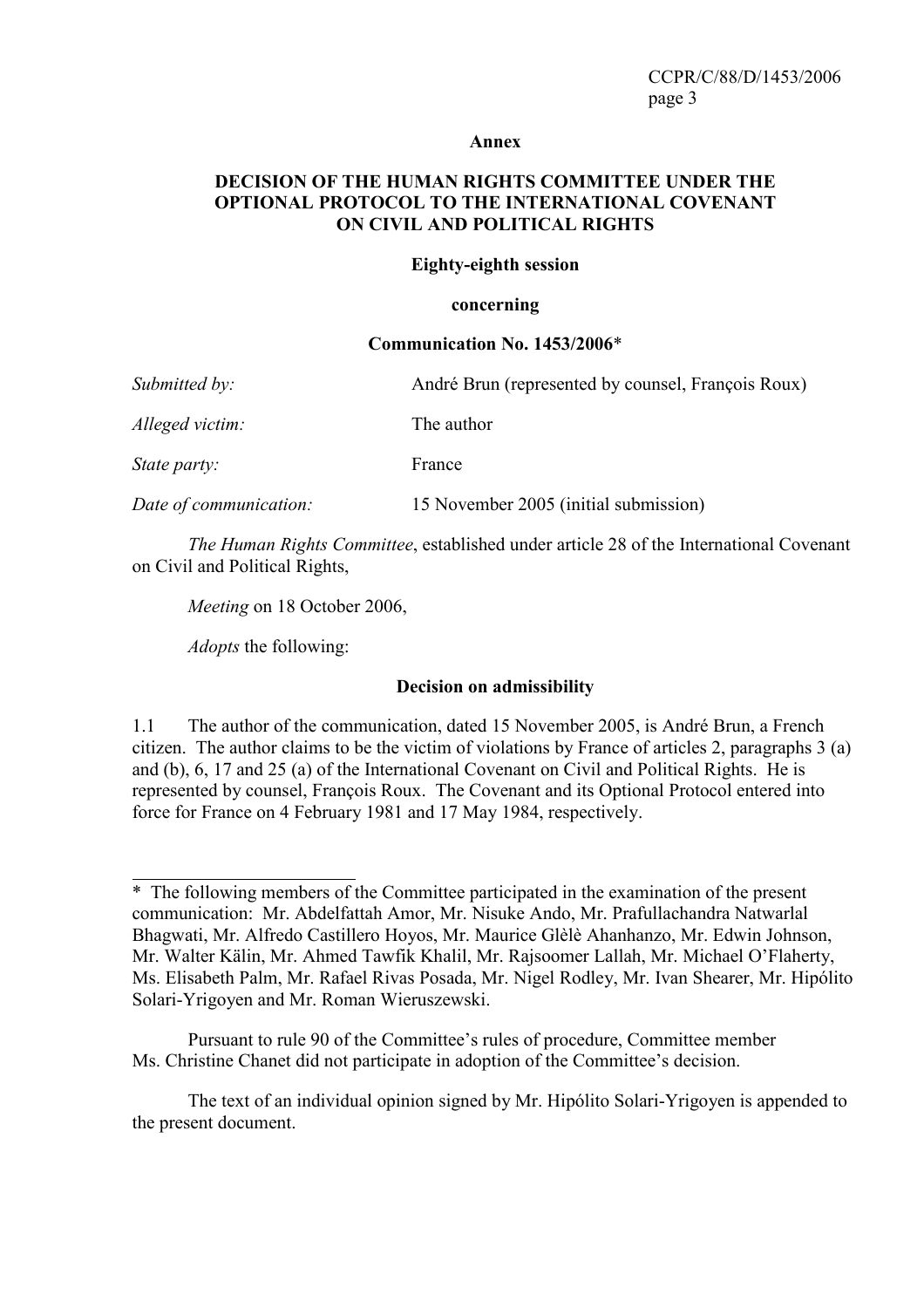# CCPR/C/88/D/1453/2006 page 4

1.2 On 3 May 2006, the Special Rapporteur for new communications, on behalf of the Committee, determined that the admissibility of this case should be considered separately from the merits.

# Factual background

2.1 On 28 April 2000, the Minister of Agriculture issued an order, after consultation with the study group on the dissemination of biomolecularly engineered products, authorizing the company Biogemma to conduct an open-field trial of genetically modified organisms (GMOs). Groups of which the author was a member had demanded that the Minister of Agriculture put a stop to Biogemma's dissemination of GMOs, under threat of destruction of the field trials.

2.2 On 26 August 2001, 200 persons, including the author, met in Cléon d'Andran (France) to demonstrate against the GMO crops. The aim of the demonstration was to destroy a plot of transgenic maize, to dump the uprooted crops in front of the Prefecture and to be received as a delegation by the Prefect. The demonstrators destroyed the plot of transgenic maize.

2.3 Following these events, Biogemma, the company responsible for the destroyed transgenic maize crops, had 10 of the persons who had participated in this action summoned before the Criminal Court of Valence for joint destruction of property belonging to other persons.

2.4 On 8 February 2002, the Criminal Court of Valence imposed fines and prison sentences on the 10 persons. The author received a three months' suspended sentence and a fine of 2,000 euros. On 14 March 2003, the Grenoble Appeal Court upheld the judgement of the court of first instance with regard to the author's conviction, but revised the sentence to a two months' suspended prison sentence and a fine of 300 euros. In a judgement of 28 April 2004, the Court of Cassation rejected the author's appeal.

# The complaint

3.1 The author claims that he is the victim of a violation by France of articles 2, paragraphs 3 (a) and (b), 17 and 25 (a) of the Covenant. With regard to article 17, the author maintains that, in the context of the uncertainty surrounding GMO open-field trials, the domestic courts should have recognized the legitimacy of the act of destroying the transgenic maize crops and that they had acted out of necessity to protect the environment and health. He argues that the State party has not taken the necessary measures to prevent the violation of article 17 in the broader sense. The author explains in detail the jurisprudence of the European Court of Human Rights relating to pollution cases. He considers that "the Committee should proceed by analogy, referring to the jurisprudence developed by the European Court of Human Rights, and prepare an extensive interpretation of article 17", under which the concept of private and family life encompasses the right to live in a healthy environment. If the Committee interprets the provision in this way, the author argues that the Committee will find a violation of article 17.

3.2 The author invokes the "precautionary principle" and considers that the medium- and long-term risks of GMOs on health and the environment should be taken into account. He argues that, at present, in the current state of knowledge on the use of GMOs, there has been no precise and coherent response concerning the long-term health and environmental risks. Consequently, the precautionary principle should be applied. In the absence of State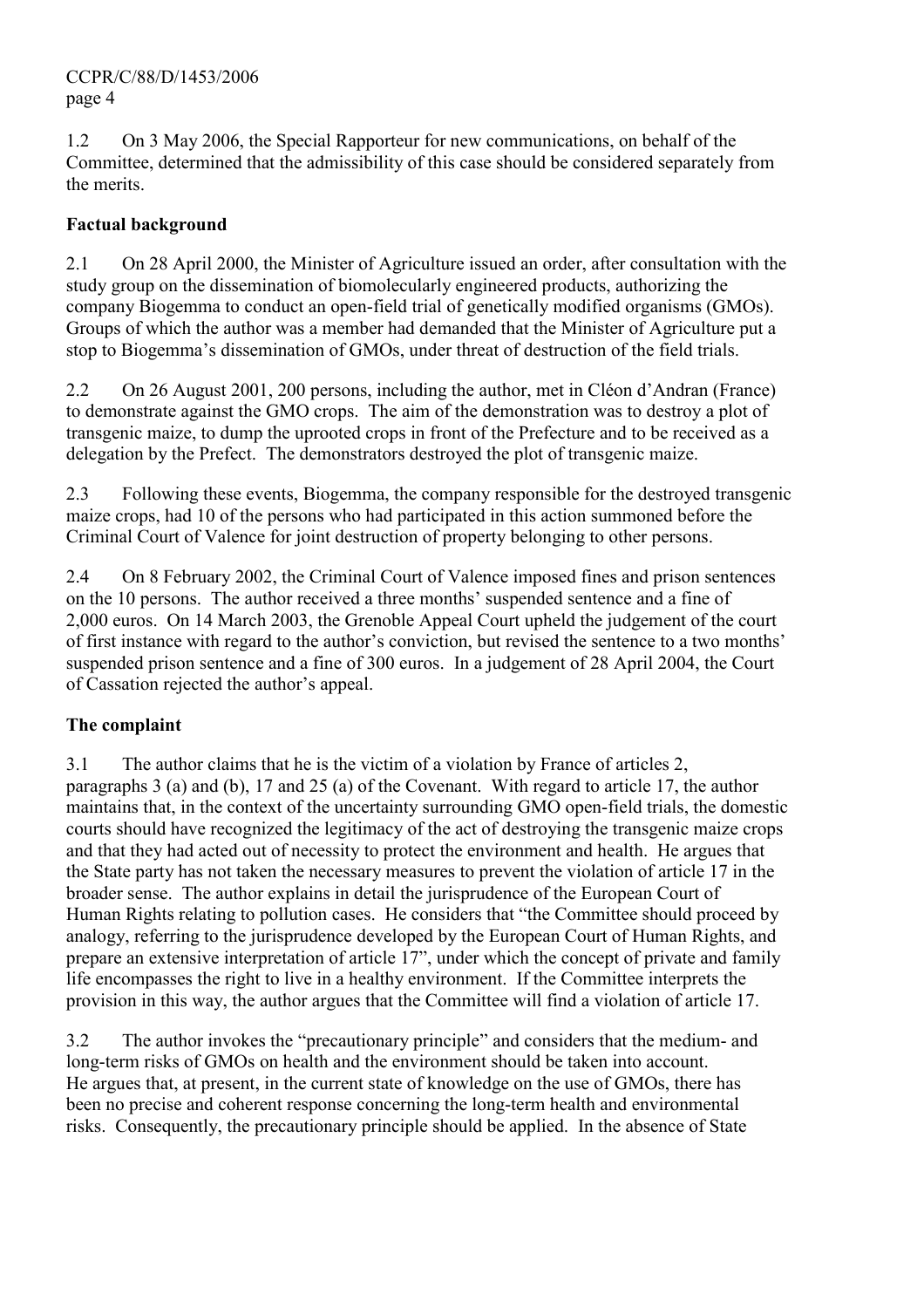CCPR/C/88/D/1453/2006 page 5

intervention, the author considers that, by destroying the field of transgenic maize, the persons convicted at the national level, including the author, acted to prevent risks to public health and the environment associated with experiments which are not subject to any a priori controls.

3.3 The author considers that the planting of transgenic crops in open fields inevitably results in the contamination of conventional crops by genetically modified crops. He argues that the current minimum distances between GMO trial fields and non-GMO fields are ineffective. Thus, the destruction of the transgenic maize crops is necessary to safeguard the assets of conventional and organic farmers.

3.4 The author argues that there is no system of compensation for conventional and organic farmers should their production be found to contain GMOs which they themselves did not introduce. In addition, it is difficult to identify who is responsible, because of the complexity of the legal strategies used by companies to conduct open-field GMO trials.

3.5 The author believes that he acted out of necessity to protect his environment. He recalls that, under French law, the state of necessity arises when a person is in a situation such that, in order to protect an overriding interest, he or she has no other option but to commit an illegal act.

3.6 With regard to article 25, the author considers that in 2001, the year when the act in which he participated was committed, there had been no public debate to allow ordinary citizens to take an active part in the decisions of the public authorities concerning the environment. For this reason, acts of destruction were carried out by groups of farmers and citizens to trigger a debate with the State and the establishment of commissions to consider the question of the use of genetically modified crops and their health and environmental risks. The author claims that a majority of French people (farmers and consumers) is opposed to GMOs, but the State has a very restrictive position in that it continues to allow field trials of GMOs without prior public consultation. He therefore believes that the State party has not respected the provisions of article 25 (a) and has exceeded its authority in terms of environmental policy.

3.7 Concerning article 2, paragraphs 3 (a) and (b), the author considers that citizens have no legally recognized means of being heard and influencing the decisions of the public authorities concerning GMOs. He argues that the French legislative machinery does not allow him to have effective access to justice prior to the commencement of GMO field trials and that he is therefore unable to challenge the decisions which directly affect him in his private and family life.

3.8 Concerning the exhaustion of domestic remedies, the author argues that he invoked the substance of article 8 of the European Convention on Human Rights, which guarantees respect for private and family life in the same way as article 17 of the Covenant. The author therefore considers domestic remedies to have been exhausted.

3.9 The author notes that he has not submitted the same case to the European Court of Human Rights. It has, however, been submitted by other complainants who were among those also convicted by the Criminal Court of Valence.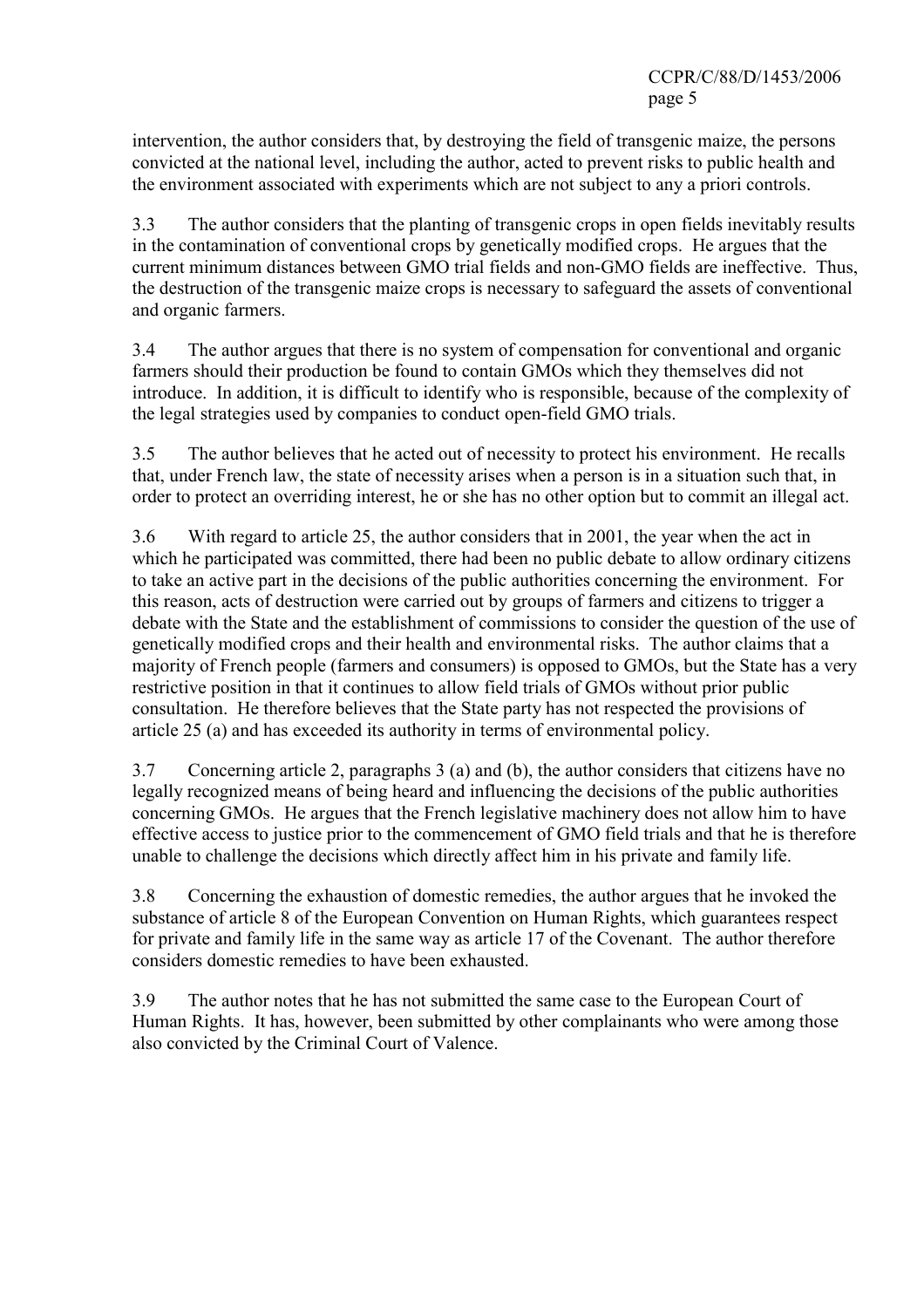# State party's observations on admissibility

4.1 In a note verbale of 20 April 2006, the State party disputes the admissibility of the communication. First, the State party considers the communication inadmissible on the grounds that the author is not a victim. It recalls that complainants must have a personal interest in making a claim and that the Optional Protocol cannot be used to initiate a class action or to review domestic legislation<sup>[1](#page-9-0)</sup> in abstracto. In order for the author to be considered a victim, he must establish that the disputed text has been applied to his disadvantage, thereby causing him definite direct personal harm. In the present case, the author claims to have been the victim of a violation of his right to privacy, as guaranteed by article 17 of the Covenant, through his criminal conviction. The State party stresses that the author was convicted by the criminal courts for acts of deliberate destruction or damaging of property belonging to other persons committed jointly with others, the penalties for which are set out in article 322-1 ff. of the Criminal Code. This conviction has no direct or indirect connection to the regulations concerning GMOs. The State party also notes that the author is not claiming any personal impact on his health or his environment. Consequently, it concludes that the invocation of a mere risk that has not been defined with certainty cannot be considered a determining factor for qualifying the author as a victim under the provisions of the Covenant.

4.2 Second, the State party considers the communication inadmissible on the grounds of incompatibility ratione materiae in respect of its claims under both articles 17 and 25. It argues that the right to healthy food and environment does not stem from either the text of article 17 of the Covenant or its interpretation by the Committee in general comment No. 16 on this issue. Rather, the concept of private and family life is to be defined in contrast to the public domain. The State party therefore considers the communication incompatible *ratione materiae* with article 17. With regard to article 25, the author argues that "the citizens who participated in the acts of 26 August 2001 acted because they did not have the effective legal means to enable civil society to have an input into the laws adopted". The State party considers that such an interpretation of the right to participate directly in public affairs does not follow from article 25 or from the Committee's general comment No. 25. The communication is therefore incompatible ratione materiae with article 25.

4.3 Third, the State party considers the communication inadmissible on the ground that domestic remedies have not been exhausted. It recalls that the event at the root of the complaint submitted by the author was the order of the Minister of Agriculture of 28 April 2000, which authorized the company Biogemma deliberately to release GMOs. It also recalls that, under French law, it is possible to request the annulment of a ministerial order by lodging an appeal to the Council of State alleging an abuse of authority. Such an appeal, if the judge confirms the illegality of the act, serves to cancel the ministerial order retroactively. In the case in question, rather than following this appeal procedure which is open to all persons aggrieved by an administrative decision, the author chose to demand that the Minister of Agriculture put a stop to the dissemination of GMOs and to destroy the property of a third party. He did not, therefore, use the remedies available to him.

4.4 Finally, the State party considers the communication inadmissible on the grounds that it constitutes an abuse of rights. In this case, the objective of the communication submitted by the author is to provoke a public debate on GMO crops in France. Consequently, it constitutes both an abuse of procedure and an abuse of rights.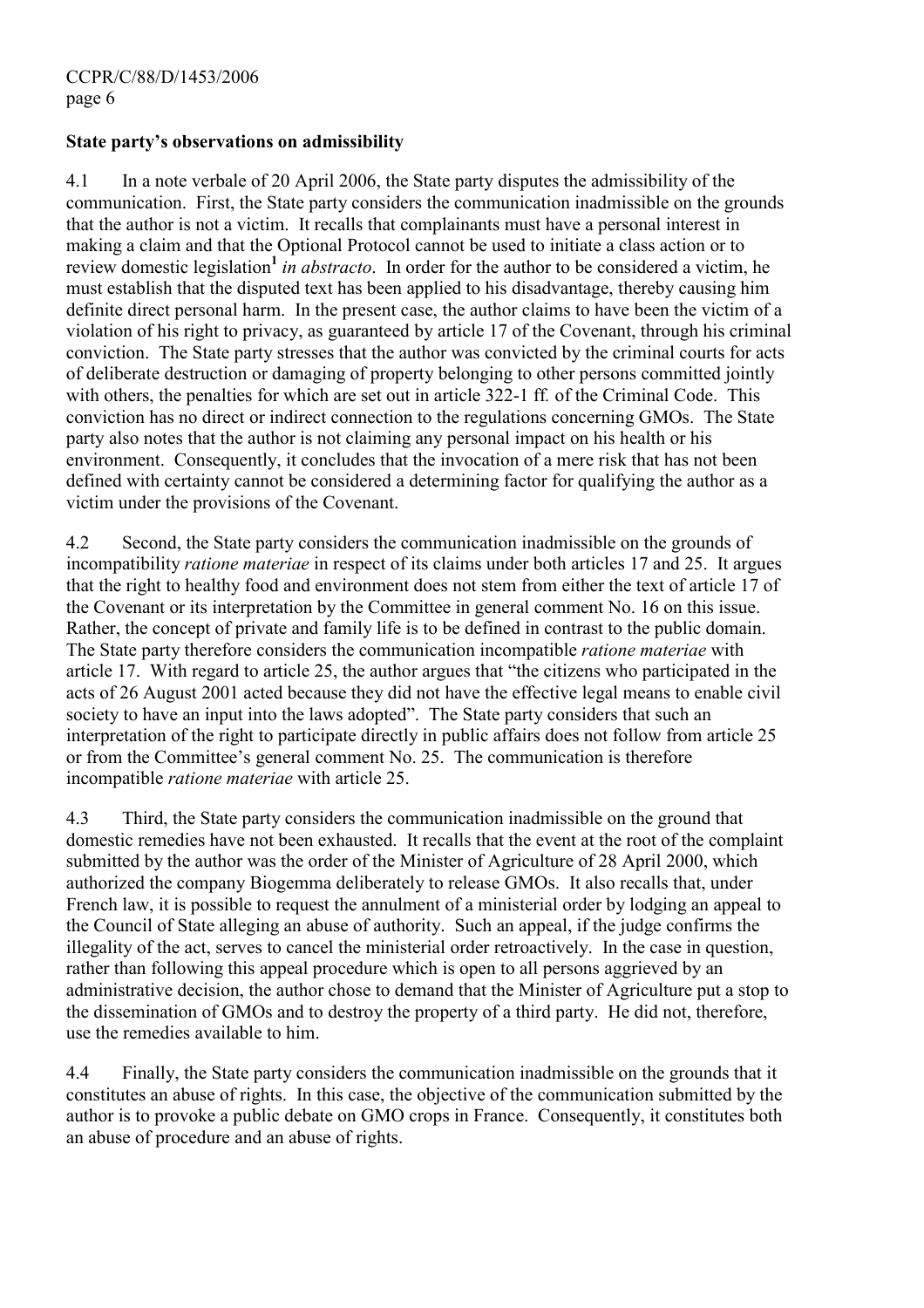### Author's comments on the observations of the State party

5.1 In his comments of 5 July 2006 the author maintains that he regards himself as personally targeted as a victim. He recalls that his conviction for the offence in question was directly linked to the lack of legislation on GMOs, for his original argument in this case was that there existed a state of necessity requiring the prevention of an imminent danger arising from the open-field sowing of transgenic maize. He considers therefore that he was a direct victim of a specific case of the application of legislation impairing his exercise of the rights guaranteed by the Covenant. He cites the jurisprudence of the European Court of Human Rights, which has made theoretical checks on the compliance of legislation with the European Convention in some of its decisions. He makes a distinction between the situation of the authors of the communication Bordes and Temeharo v. France and his own situation, for he believes himself to have been a potential direct victim of the threats resulting from the dissemination of GMOs in the environment in the course of the field trials, which constitute a real and imminent danger to his enjoyment of privacy and family life and to his quality of life. $<sup>2</sup>$  $<sup>2</sup>$  $<sup>2</sup>$ </sup>

5.2 On the Committee's competence ratione materiae in respect of article 17, the author stresses that there is a link between the protection of the environment and the effective protection of certain rights and fundamental freedoms set out in articles 17 and 6 of the Covenant. He cites several relevant international instruments and recalls that the Committee's general comment No. 16, which states that interference authorized by States can only take place on the basis of law, which itself must comply with the provisions, aims and objectives of the Covenant. The right to respect for the privacy of personal and family life and of the home obliges the State to take all necessary measures to protect individuals against any interference by the public authorities or private persons in the exercise of the guaranteed right. According to the author the interference must be justified and proportionate in the light of the provisions, aims and objectives of the Covenant. In this case the interference by the authorities consisted in their failure to take the necessary measures to prevent the threats to the author's health and environment associated with the dissemination of GMOs in the open field. The State party even violated the author's rights a second time by prosecuting him for having tried to terminate the violation of which he was a victim and by securing his conviction.

5.3 On the Committee's competence *ratione materiae* in respect of article 25, the author stresses that citizens did not have an effective and efficient remedy to prevent the threats posed by the GMO open-field trials to the environment and public health. He asserts that article 25 (a) contains a procedural obligation inherent in the guaranteed right to ensure participation in the decision-making process, and that this procedural obligation implies the rights to information, to participation and to appropriate remedies. He points out that at the time of the events in question he did not have the means of obtaining useful and relevant information to enable him to participate in the decision-making process conducted by the public authorities with a view to authorizing the open-field sowing of GMO crops. It is in this sense that article 25 was violated, for the public authorities did not allow the author to participate in the environmental decision-making process. The author maintains that the public authorities did not produce the required prior assessments and did not inform the public of the possible dangers of the dissemination of GMOs in the open field. The Council of State recently revoked a decision of the Ministry of Agriculture authorizing the deliberate sowing of transgenic maize on the ground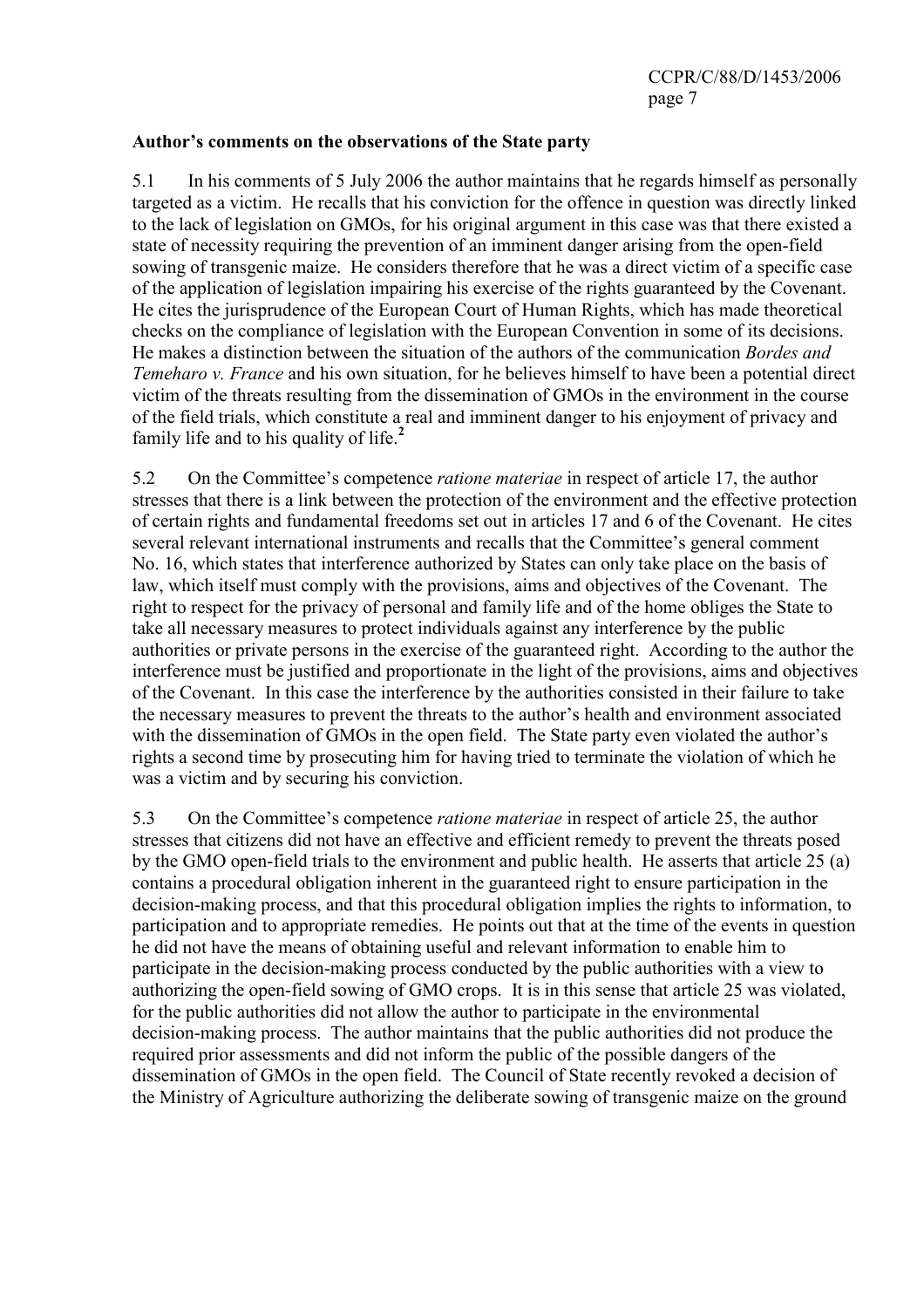that the technical file, which ought to have contained all relevant information for assessing the impact of the tests on public health and the environment, was not in order. $<sup>3</sup>$  $<sup>3</sup>$  $<sup>3</sup>$  He believes</sup> therefore that he is fully justified in invoking article 25 (a) in conjunction with article 2, paragraphs 3 (a) and (b).

5.4 Concerning the exhaustion of remedies, the author considers that he has in fact exhausted all domestic remedies, for the Court of Cassation rejected his appeal on 28 April 2004. With regard to application to the administrative courts the author points out that article 5, paragraph 2 (a), of the Optional Protocol does not refer to the exhaustion of all the domestic remedies available under the Constitution or administrative, civil and criminal law. It is not mandatory to exhaust all conceivable remedies in order to render the application admissible. He recalls that he was unable to apply to the administrative courts since no administrative decision had been taken against him and accordingly no administrative remedy was immediately available to him. In any event, an administrative remedy is no longer available to the author at this stage of the proceedings. The author points out that, although the State party criticized the authors of several earlier communications for failing to avail themselves of administrative remedies, the Committee had nonetheless concluded that it could consider those communications.[4](#page-9-0)

5.5 The author maintains that, in view of the danger posed by the contamination of traditional and biological crops by the genetically modified crops, he could not delay his action or await the judicial outcome of an application for cancellation of the permit to disseminate GMOs. In any event, a decision by the administrative court would not have been taken until after the sowing of the genetically modified crops and it would not have prevented their sowing or the contamination of other crops as a result of the GMO field tests. The author points out that in similar cases rulings on applications to the administrative jurisdictions seeking cancellation of permits for the dissemination of GMOs in the open field were not made until two years after the issuance of the permits, leaving plenty of time for the GMO field tests to contaminate traditional and biological crops growing nearby.

5.6 Lastly, the author adds that article 6 was also violated and asserts that the promotion of a healthy environment contributes to the protection of the right to life. He cites a decision of the Committee concerning radioactive wastes in which the Committee observed that the communication raised serious issues with regard to the obligation of States parties to protect human life under article 6, paragraph 1, without however finding that this provision had been infringed.[5](#page-9-0)

# Issues and proceedings before the Committee

6.1 Before examining a complaint submitted in a communication, the Human Rights Committee must determine, in accordance with rule 93 of its rules of procedure, whether the communication is admissible under the Optional Protocol to the Covenant.

6.2 In accordance with article 5, paragraph 2 (a), of the Optional Protocol, the Committee ascertained that the same matter was not being examined under another procedure of international investigation or settlement.

6.3 Concerning the author's allegations relating to articles 6 and 17 of the Covenant, the Committee observes that no person may, in theoretical terms and by actio popularis, object to a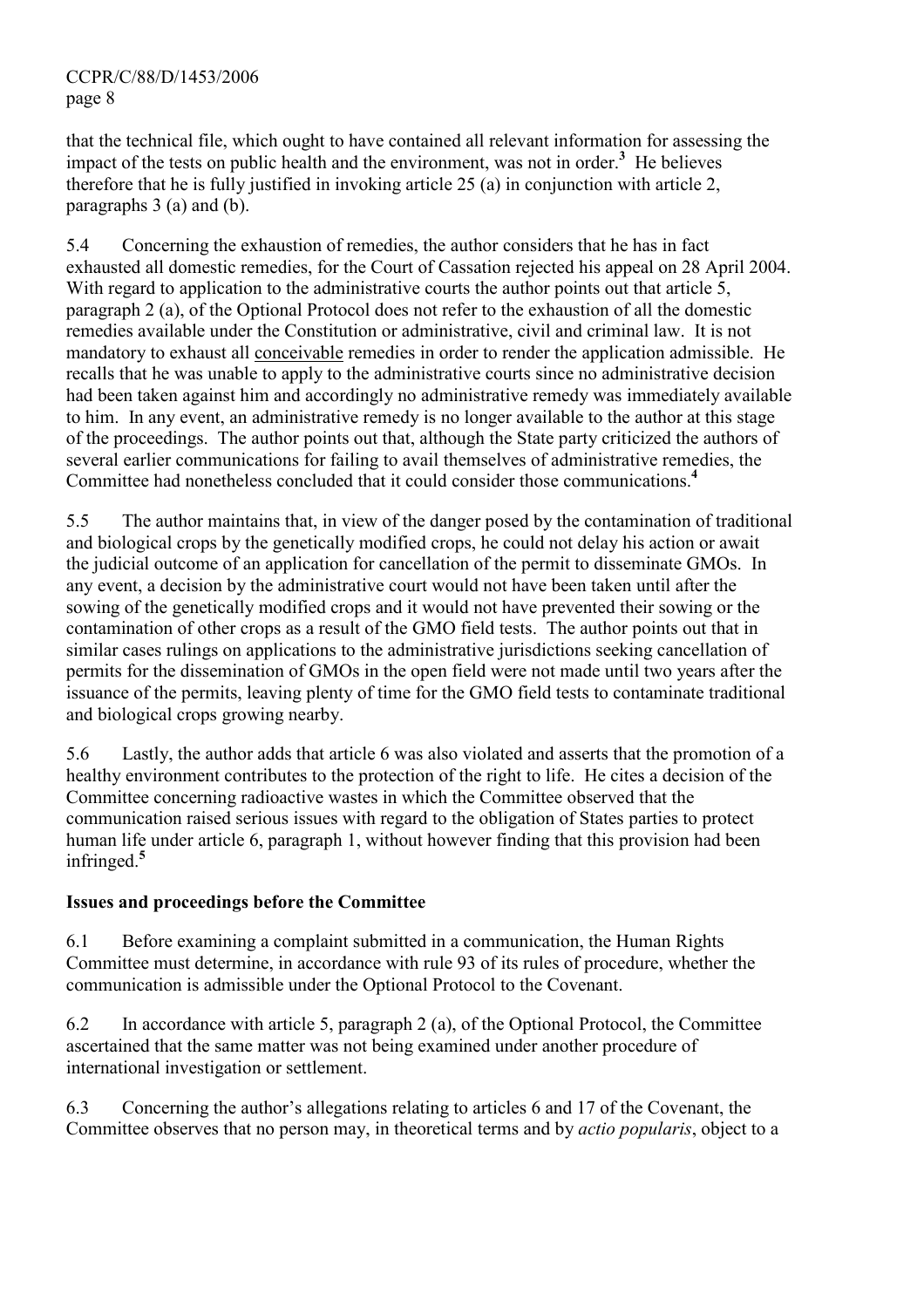# CCPR/C/88/D/1453/2006 page 9

law or practice which he holds to be at variance with the Covenant. Any person claiming to be a victim of a violation of a right protected by the Covenant must demonstrate either that a State party has by an act or omission already impaired the exercise of his right or that such impairment is imminent, basing his argument for example on legislation in force or on a judicial or administrative decision or practice.<sup>[7](#page-9-0)</sup> In the present case, the Committee notes that the author's arguments (see paragraphs 3.2 to 3.5) refer to the dangers allegedly stemming from the use of GMOs and observes that the facts of the case do not show that the position of the State party on the cultivation of transgenic plants in the open field represents, in respect of the author, an actual violation or an imminent threat of violation of his right to life and his right to privacy, family and home. After considering the arguments and material before it the Committee concludes therefore that the author cannot claim to be a "victim" of a violation of articles 6 and 17 of the Covenant within the meaning of article 1 of the Optional Protocol.

6.4 The Committee notes the author's complaint under article 25 (a) of the Covenant to the effect that the State party denied him the right and the opportunity to participate in the conduct of public affairs with regard to the cultivation of transgenic plants in the open field. The Committee points out that citizens also take part in the conduct of public affairs by bringing their influence to bear through the public debate and the dialogue with their elected representatives, as well as through their capacity to form associations. In the present case the author participated in the public debate in France on the issue of the cultivation of transgenic plants in the open field; he did this through his elected representatives and through the activities of an association. In these circumstances the Committee considers that the author has failed to substantiate, for purposes of admissibility, the allegation that his right to take part in the conduct of public affairs was violated. This part of the communication is therefore inadmissible under article 2 of the Optional Protocol.<sup>[8](#page-9-0)</sup>

6.5 The Committee points out that article 2 of the Covenant may be invoked by individuals only in relation to other provisions of the Covenant and observes that article 2, paragraph 3 (a), provides that each State party shall undertake "to ensure that any person whose rights or freedoms as herein recognized are violated shall have an effective remedy". Article 2, paragraph 3 (b), guarantees protection to alleged victims if their complaints are sufficiently well-founded to be arguable under the Covenant. A State party cannot reasonably be required, on the basis of article 2, paragraph 3 (b), to make such procedures available in respect of complaints which are less well-founded.<sup>[9](#page-9-0)</sup> Since the author of the present complaint has failed to substantiate his complaint for purposes of admissibility under article 25, his allegation of a violation of article 2 of the Covenant is also inadmissible under article 2 of the Optional Protocol.

7. The Committee therefore decides:

 (a) That the communication is inadmissible under articles 1 and 2 of the Optional Protocol; and

(b) That this decision shall be communicated to the State party and to the author.

[Adopted in English, French and Spanish, the French text being the original version. Subsequently to be issued also in Arabic, Chinese and Russian as part of the Committee's annual report to the General Assembly.]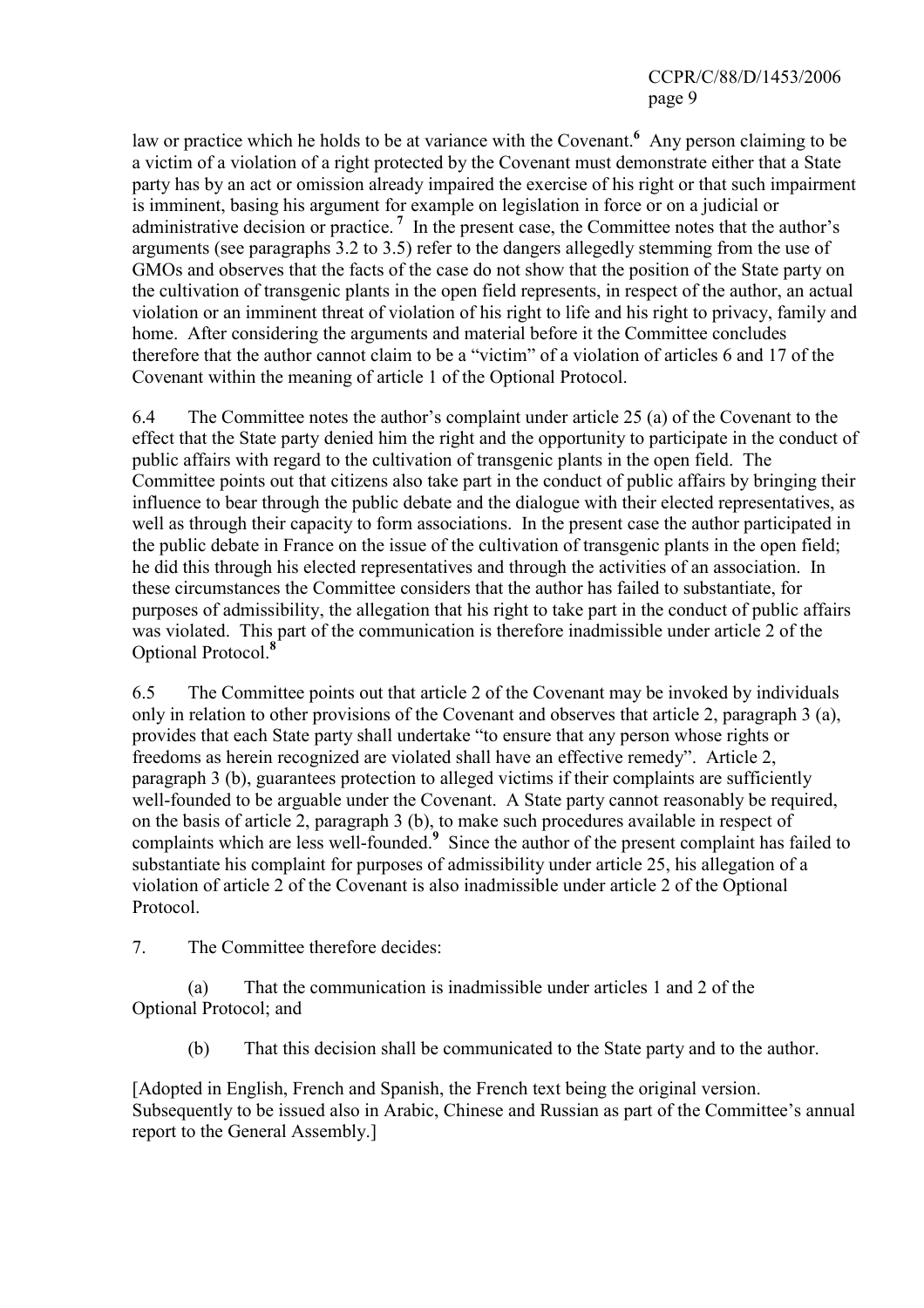### **Notes**

<span id="page-9-0"></span><sup>1</sup> See Aumeeruddy-Cziffra and 19 other Mauritian women v. Mauritius, communication No. 35/1978, decision adopted on 9 April 1981, para. 9.1.

<sup>2</sup> See *Bordes and Temeharo v. France*, communication No. 645/1995, decision on inadmissibility of 22 July 1996, para. 5.5.

 $3$  Council of State, Fédération des syndicats agricoles MODEF v. Monsanto SAS, decision of 28 April 2006.

<sup>4</sup> See *Maillé v. France*, communication No. 689/1996, Views adopted on 10 July 2000, para. 6.3; and Vernier and Nicolas v. France, communications Nos. 690-691/1996, Views adopted on 10 July 2000, para. 6.2.

<sup>5</sup> See *E.H.P. v. Canada*, communication No. 67/1980, decision on inadmissibility of 27 October 1982, para. 8.

<sup>6</sup> See *E.P. and others v. Colombia*, communication No. 318/1988, decision on inadmissibility of 25 July 1990, para. 8.2; and Aumeeruddy-Cziffra and 19 other Mauritian women v. Mauritius, communication No. 35/1978, Views adopted on 9 April 1981, para. 9.2.

<sup>7</sup> See *E.W. and others v. Netherlands*, communication No. 429/1990, decision on inadmissibility of 8 April 1993, para. 6.4; Bordes and Temeharo v. France, communication No. 645/1995, decision on inadmissibility of 22 July 1996, para. 5.5; Beydon and 19 other members of the association "DIH Mouvement de protestation civique" v. France, communication No. 1400/2005, decision on inadmissibility of 31 October 2005, para. 4.3; and Aalbersberg and others v. Netherlands, communication No. 1440/2005, decision on inadmissibility of 12 July 2006, para. 6.3.

 $8$  See Beydon and 19 other members of the association "DIH Mouvement de protestation civique" v. France, communication No. 1400/2005, decision on inadmissibility of 31 October 2005, para. 4.5.

<sup>9</sup> See *Kazantzis v. Cyprus*, communication No. 972/2001, decision on inadmissibility of 7 August 2003, para. 6.6; and Faure v. Australia, communication No. 1036/2001, Views adopted on 31 October 2005, para. 7.2.